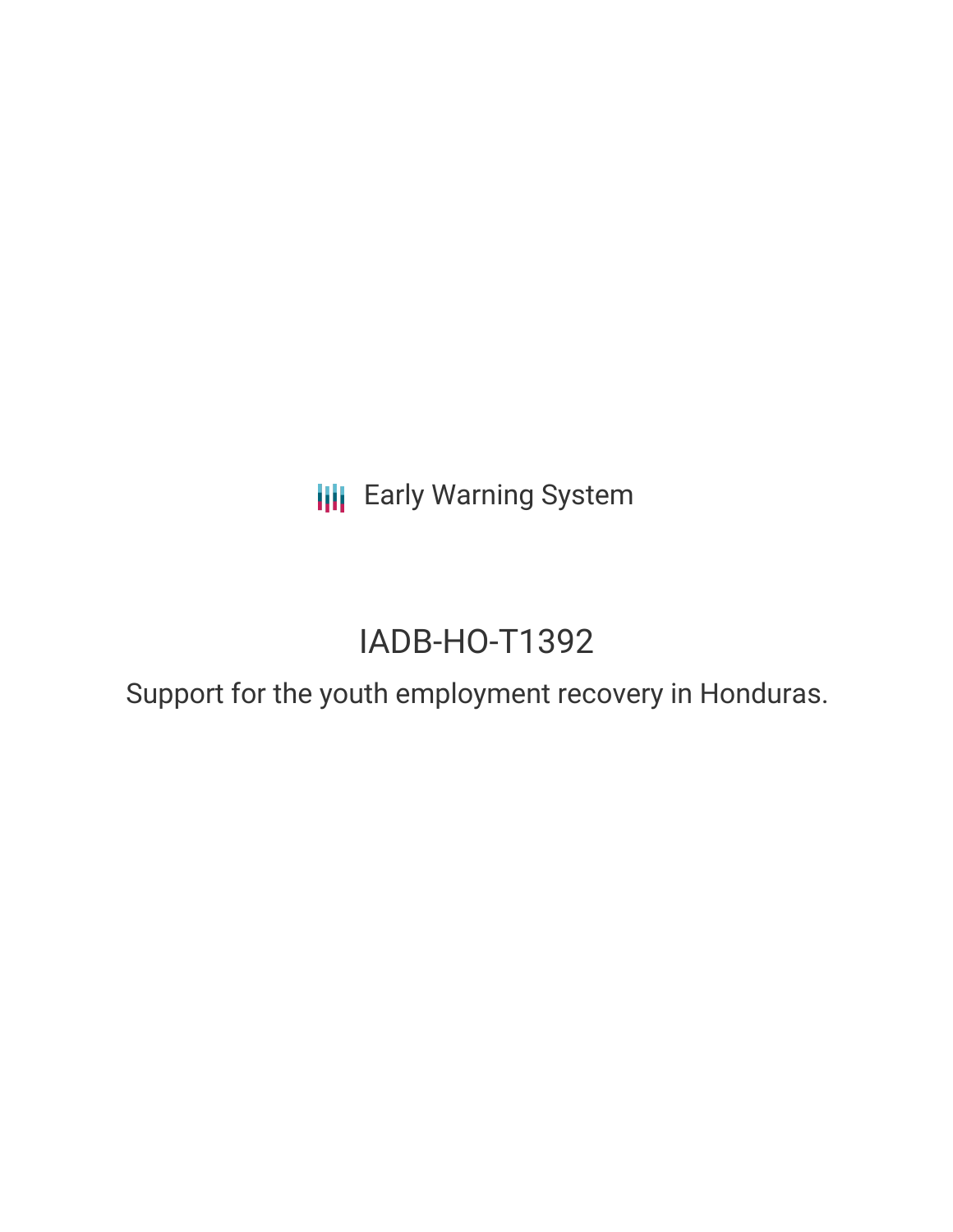

## **Quick Facts**

| <b>Countries</b>               | Honduras                                  |
|--------------------------------|-------------------------------------------|
| <b>Financial Institutions</b>  | Inter-American Development Bank (IADB)    |
| <b>Status</b>                  | Approved                                  |
| <b>Bank Risk Rating</b>        | C                                         |
| <b>Borrower</b>                | Government of Honduras                    |
| <b>Sectors</b>                 | Law and Government, Technical Cooperation |
| <b>Investment Type(s)</b>      | Advisory Services, Grant                  |
| <b>Investment Amount (USD)</b> | \$0.20 million                            |
| <b>Project Cost (USD)</b>      | $$0.20$ million                           |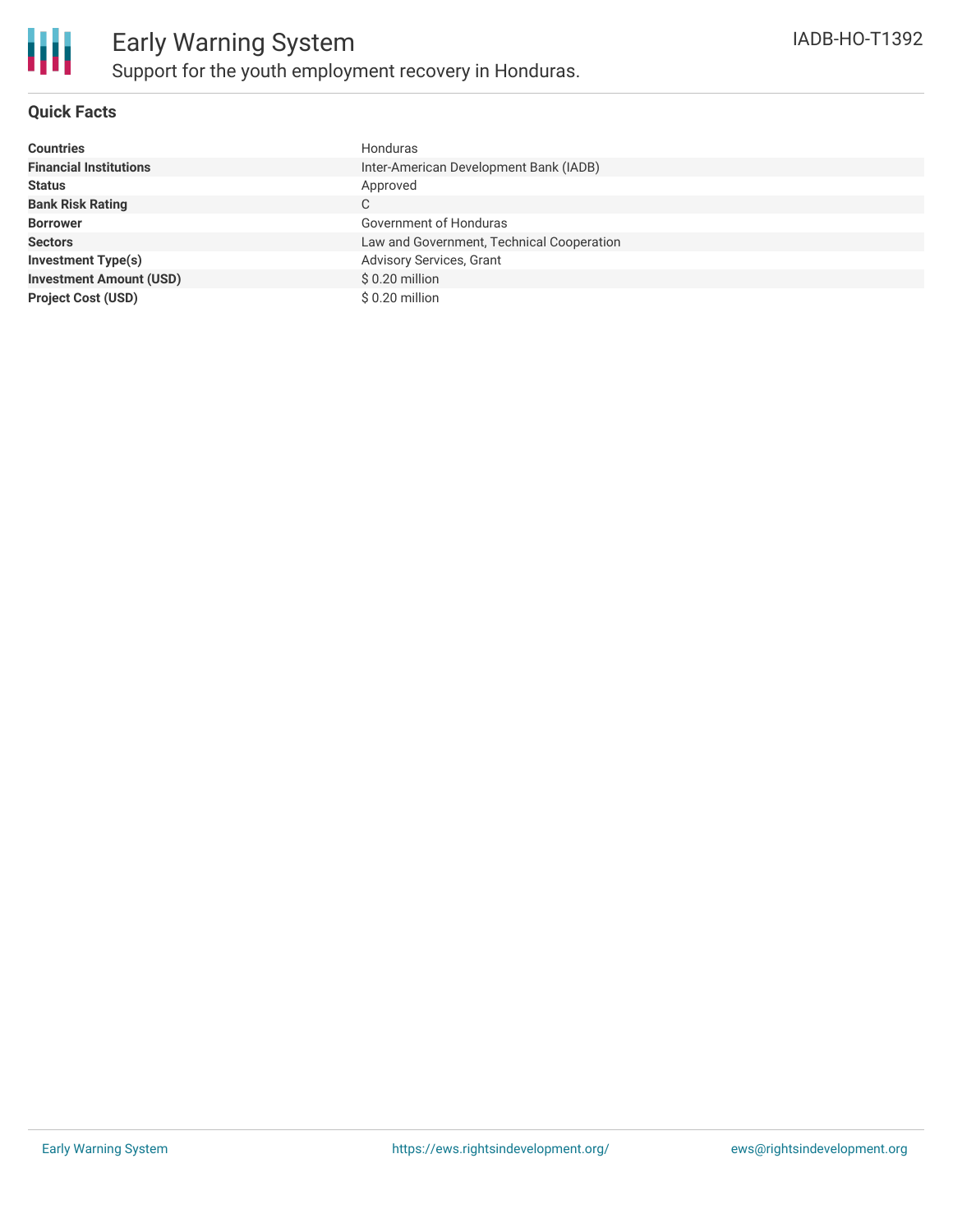

## **Project Description**

This TC will support the design and fulfillment of the preconditions of operation HO-L1221, which aims to improve the employability of young Hondurans. Among the main activities it is contemplated that: i) it will identify an efficient and effective system to execute the monetary transfers (Cash for Training) contemplated in the loan; ii) will develop a strategy to promote the rate of enrollment, participation and completion of VET and ME through the involvement of centers offering training; iii) will identify the productive sectors with the greatest potential for generating employment and the occupations / skills demanded in those sectors in order to align the training component, contemplated in the operation, to the real needs of the productive sector as well as other diagnostic elements.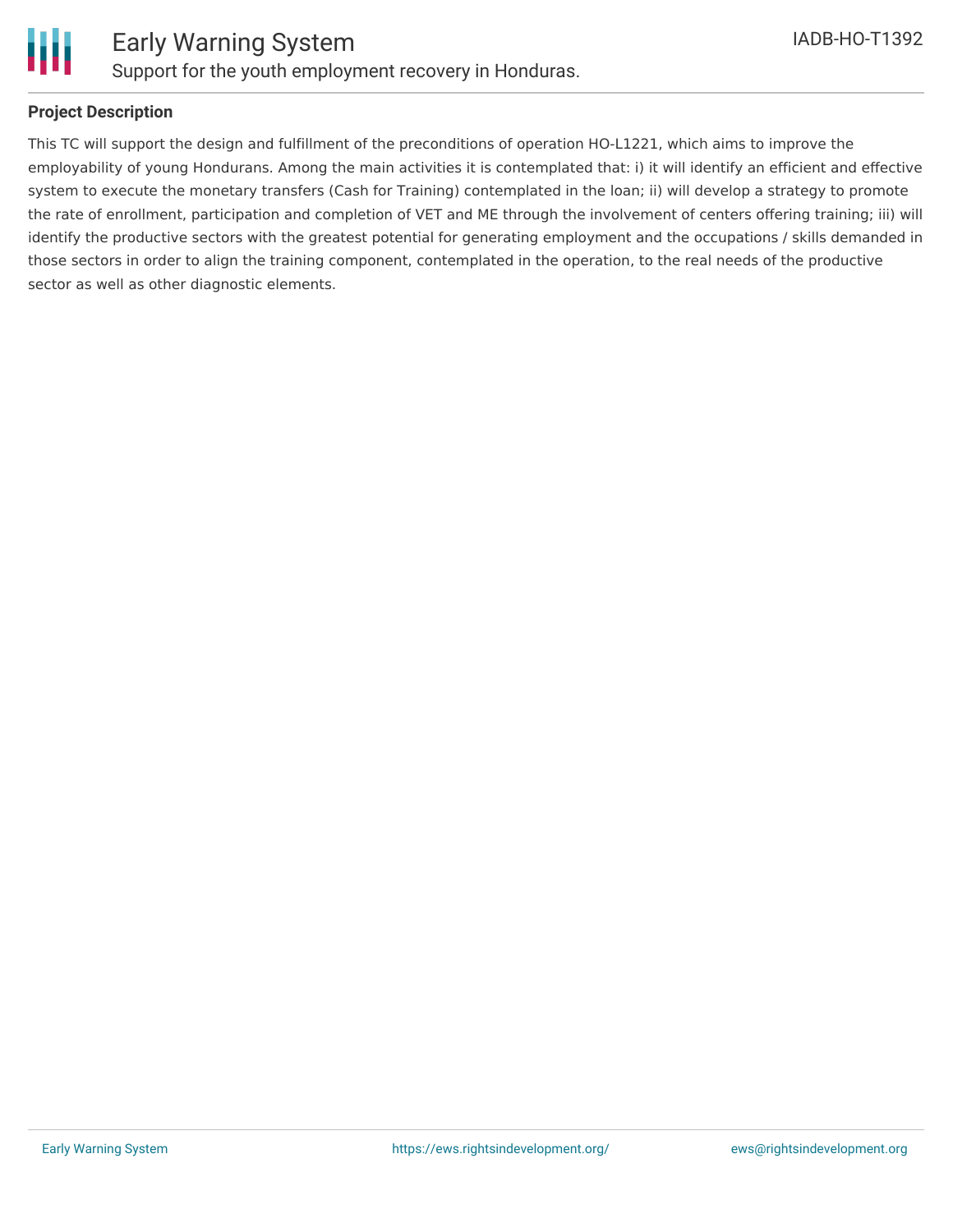

# Early Warning System

Support for the youth employment recovery in Honduras.

### **Investment Description**

• Inter-American Development Bank (IADB)